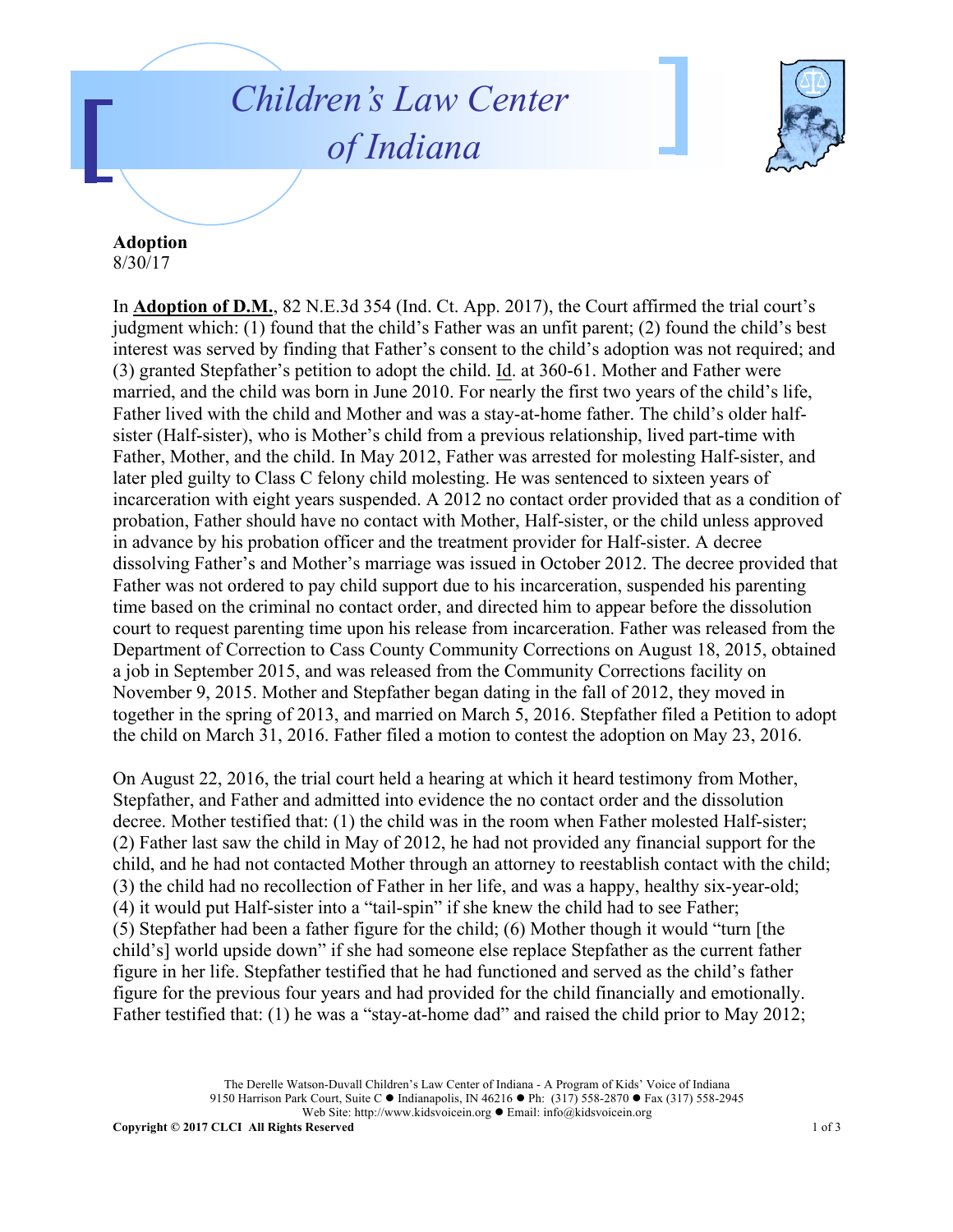(2) he understood that he would have the opportunity to petition the court to see the child after he completed counseling and received his probation officer's approval; (3) he completed a mandatory three-month sex offender monitoring and management program while in DOC; (4) he was currently seeing a counselor and had been doing so since November, and counseling could last as long as his probation; (5) he was prepared to petition the court to modify child support; (6) he wished to have an opportunity for a relationship with the child in the future and was prepared to pay for any required counseling; (6) he had not filed a petition regarding the no contact order or financial support; (7) he had been able to financially support the child since September 2015 when he became employed; (8) he had a battery conviction prior to the child's birth. On October 14, 2016, the trial court granted Stepfather's petition to adopt the child. In its decree, the court found that: (1) Father's consent to the child's adoption was not required because there was clear and convincing evidence that he was unfit to be a parent due to his conviction of child molesting, a Class C felony, against Half-sister; (2) the conviction rendered Father unfit because the crime was committed in the child's home, and Father was in a position of trust with respect to the child and Half-sister when he had a parental and moral duty to provide care, nurture, and protection to the children; (3) the best interest of the child would be served by finding Father's consent was not required since the child had no recollection of Father, the child was happy and well-rounded, had a sibling relationship with Half-sister, and had a longstanding three year relationship with Stepfather. The court denied Father's motion to correct error, and Father appealed.

**The Court found the evidence supported the trial court's conclusion that Father's consent to the adoption was not required pursuant to IC 31-19-9-8(11), which provides that consent is not required if: (1) the parent is unfit; and (2) the child's best interests would be served if the court dispensed with the parent's consent.** Id. at 361. Citing In re Adoption of K.S., 980 N.E.2d 385, 387 (Ind. Ct. App. 2012), the Court noted: (1) a reviewing court will not disturb a trial court's adoption ruling unless the evidence leads to but one conclusion and the trial court reached the opposite conclusion; (2) recognizing the fundamental importance of the parent-child relationship, the reviewing courts have strictly construed the statute to preserve that relationship; but (3) the status of natural parent, though a material consideration, will not void all others, and the statute allows the trial court to dispense with parental consent and allow the child's adoption. D.M. at 358.

The Court looked to IC 31-19-10-1.2, which provides that the adoption petitioner has the burden of proving that the requirements of IC 31-19-9-8 (a)(11) are satisfied, and that the best interests of the child are served if the court dispenses with the parent's consent. Id. Quoting In re Adoption of M.L., 973 N.E.2d 1216, 1223 (Ind. Ct. App. 2012), the Court explained that, while the term "unfit" as used in IC 31-19-9-8(a)(11) is not statutorily defined, the Court has defined "unfit" as "[u]nsuitable; not adapted or qualified for a particular use or service" or "[m]orally unqualified; incompetent." <u>D.M.</u> at 358. The Court also noted that statutes concerning termination of parental rights and adoption "strike a similar balance between the parent's rights and the child's best interests"; thus, termination cases provide useful information in determining whether a parent is unfit. M.L. at 1223. D.M. at 358-59. Citing In re T.W., 859 N.E.2d 1215,